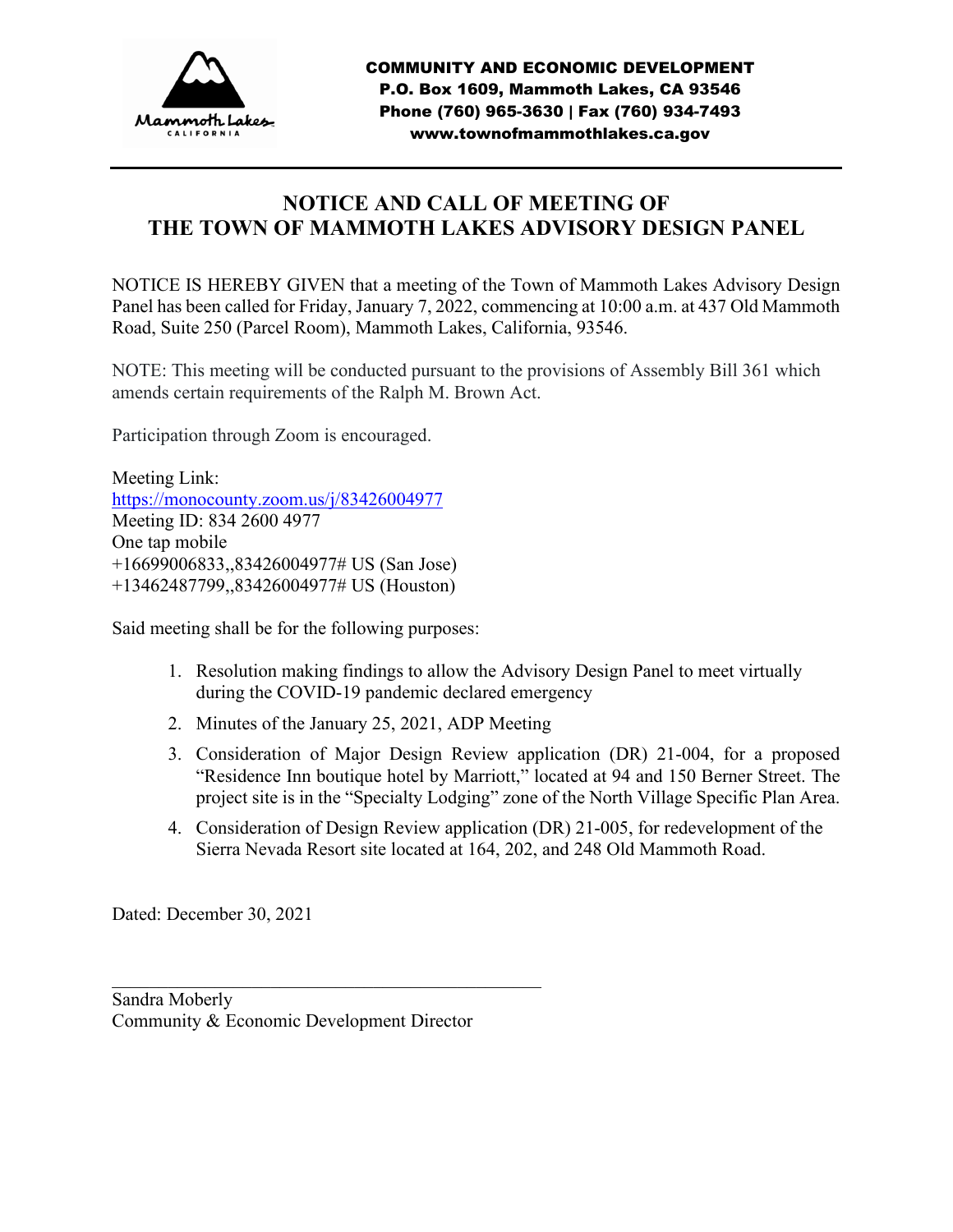# **ADVISORY DESIGN PANEL OF THE TOWN OF MAMMOTH LAKES MEETING**

### **Friday, January 7, 2022**

#### **437 Old Mammoth Road, Suite 230 (Parcel Room), 10:00 A.M.**

NOTE: In compliance with the Americans with Disabilities Act, if you need special assistance to participate in this meeting, please contact the Town of Mammoth Lakes at (760) 965-3600. Notification 48 hours prior to the meeting will enable the Town to make reasonable arrangements to ensure accessibility to this meeting. (28 CFR 13.102-35.104 ADA Title II)

NOTE: Materials related to an item on this agenda are available for public inspection in the Community and Economic Development Department at 437 Old Mammoth Road, Suite 230 during normal business hours.

NOTE: All comments will be limited to a speaking time of five minutes.

### **CALL TO ORDER**

ROLL CALL: Elliott Brainard, Jennifer Burrows, Paul Chang, Robert Creasy, Greg Enright, Dawn Vereuck, and Larry Walker

#### **PUBLIC COMMENTS**

The Public Comment portion of the agenda provides the public with an opportunity to address the Panel on matters not otherwise listed on the agenda. Under California law the Panel is prohibited from generally discussing or taking action on items not included in the agenda; however, the Panel may briefly respond to comments or questions from members of the public. Therefore, the Panel will listen to all public comment, but will not generally discuss the matter or take action on it. Requests for service from the Town may also be made at the Town offices during regular business hours. Members of the public desiring to speak on a matter appearing on the agenda should ask the Panel for the opportunity to be heard when the item comes up for the Panel consideration.

#### **BUSINESS MATTERS**

| 5 minutes  |    | Resolution making findings to allow the Advisory Design Panel to meet virtually during the<br>COVID-19 pandemic declared emergency                                                                                                                               |
|------------|----|------------------------------------------------------------------------------------------------------------------------------------------------------------------------------------------------------------------------------------------------------------------|
| 5 minutes  |    | Approval of the minutes of the January 25, 2021, meeting.                                                                                                                                                                                                        |
| 50 minutes | 3. | Consideration of Major Design Review application (DR) 21-004, for a proposed<br>"Residence Inn boutique hotel by Marriott," located at 94 and 150 Berner Street. The<br>project site is in the "Specialty Lodging" zone of the North Village Specific Plan Area. |
| 50 minutes | 4. | Consideration of Design Review application (DR) 21-005, for redevelopment of the<br>Sierra Nevada Resort site located at 164, 202, and 248 Old Mammoth Road.                                                                                                     |

#### **DESIGN REVIEWS**

Design Review Procedure:

- i. Introduction of staff and applicant
- ii. Staff presentation
- iii. Applicant presentation
- iv. Panel and application questions and discussion
- v. Public comment
- vi. Panel discussion
- vii. Panel consensus report